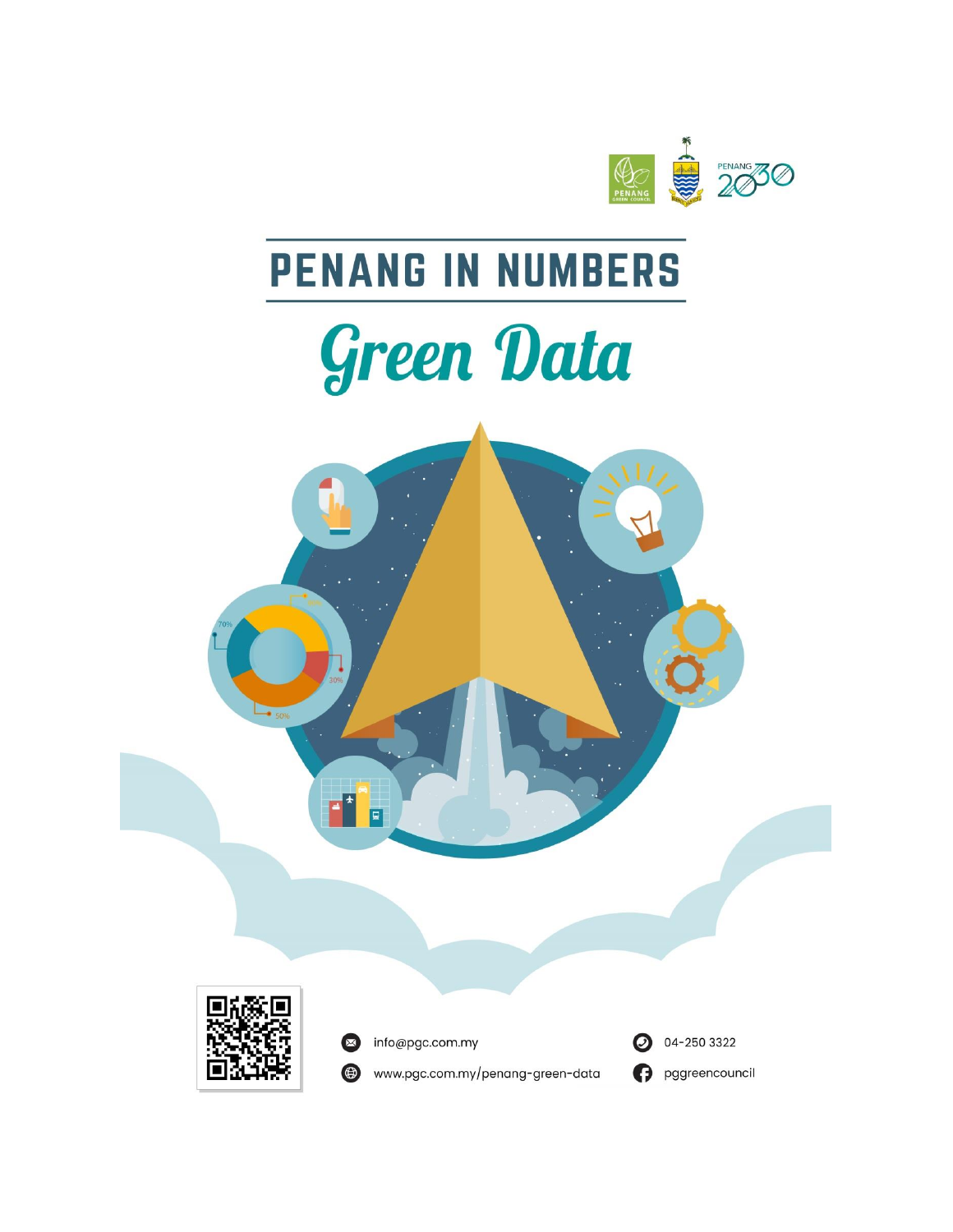## **PENANG IN NUMBERS – GREEN DATA**

Green Data is a selected compilation of environmental conscious data series of Penang state that accommodates the Sustainable Development Goals that aims to act as a data reference that assisted Penang Green Council in the formulation process of the Penang Green Agenda 2030 and also made accessible for public use. The chosen 8 SDGs would be as below:

- **Goal 2 – Zero Hunger**
- **Goal 6 – Water**
- **Goal 7 – Energy**
- **Goal 11 – Sustainable Cities**
- **Goal 12 – Responsible Consumption and Production**
- **Goal 13 – Climate Action**
- **Goal 14 – Marine**
- **Goal 15 – Biodiversity**.

These data are collected from various sources; they will be updated from time to time for the use and view of general public as well as to serve as a reference for government departments, agencies, students and stakeholders for the development of Penang. We have identified 80 data sets for Penang so far that we think is useful for Penang to be a green and liveable city. Be reminded that, we will not confine the Sustainability Indicators of Penang within this 80 data, we will discover more relevant data in future and it will be updated again. Finally, we would like to convey our gratitude to all agencies that have contributed to this Green Data.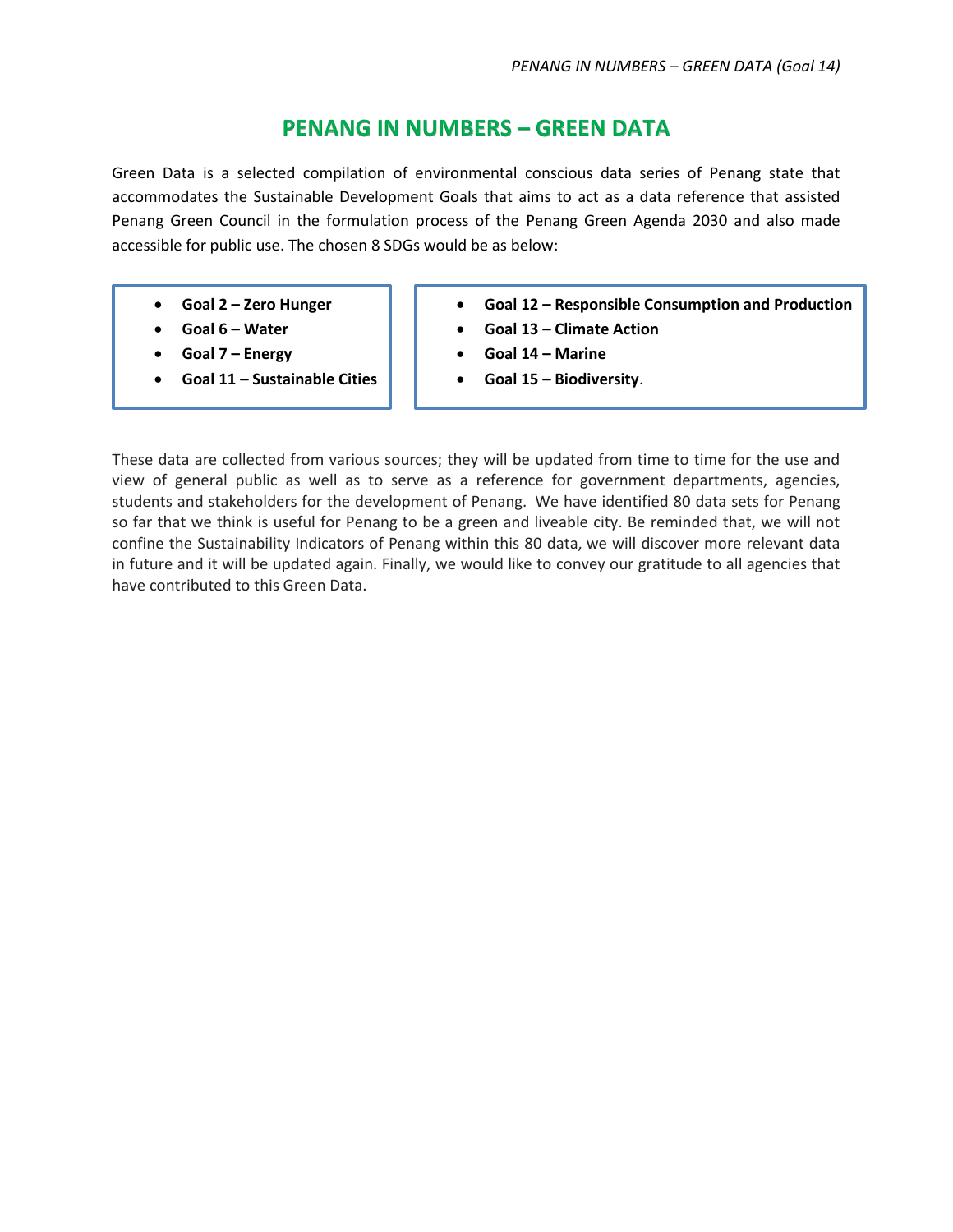## **GOAL 14 - MARINE**

## Description:

Surrounded by water all around, either on island or on mainland Penang, we are blessed with great diversity of marine life, including fishes and seafood for consumption. Protecting our marine and coastal ecosystem will also protect our food. Pollution from land into the sea, fish stock overexploitation, and ecosystem degradation are few bits of the big picture we need to focus on.

List of Indicators

- 1. Fish Landing, Penang 2010-2018
- 2. Number of licensed fishing vessels, Penang 2010 2020
- 3. Number of fishermen working on licensed fishing vessels, Penang 2010 2020
- 4. Total coastal length , Penang, 2017 2018
- 5. Status of marine water quality at coastal areas based on Marine Water Quality Index, Malaysia, 2015-2017
- 6. Status of marine water quality at estuary areas based on Marine Water Quality Index, Malaysia, 2015-2017
- 7. Status of marine water quality at island areas based on Marine Water Quality Index, Malaysia, 2015-2017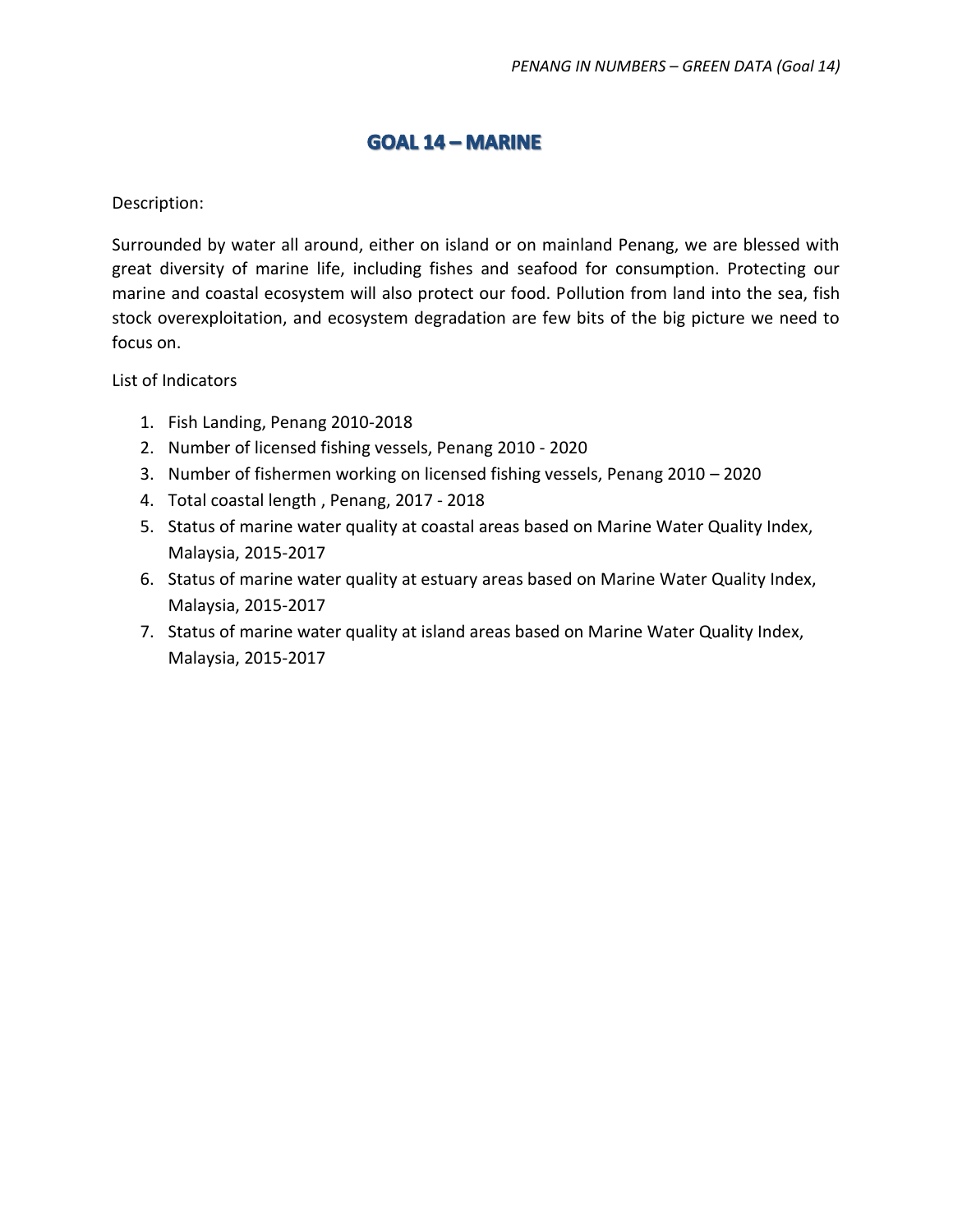|  |  | Fish Landing, Penang 2010-2018 |
|--|--|--------------------------------|
|--|--|--------------------------------|

| Year | <b>Fish</b> | <b>Prawn</b> | <b>Trash Fish</b> | <b>Cockles</b> | <b>Squid</b> | <b>Crab</b> | <b>Total</b> |
|------|-------------|--------------|-------------------|----------------|--------------|-------------|--------------|
| 2010 | 23,155.10   | 6,756.81     | 13,715.11         | 9,460.32       | <b>NA</b>    | <b>NA</b>   | 53,087.34    |
| 2011 | 37,707.29   | 10,125.51    | 13,737.84         | <b>NA</b>      | <b>NA</b>    | <b>NA</b>   | 61,570.64    |
| 2012 | 28,179.99   | 9,391.26     | 14,914.16         | <b>NA</b>      | <b>NA</b>    | <b>NA</b>   | 52,485.41    |
| 2013 | 23,235.73   | 7,770.99     | 11,512.96         | NA.            | <b>NA</b>    | <b>NA</b>   | 42,519.68    |
| 2014 | 26,065.93   | 9,876.27     | 8,529.82          | 7,336.03       | <b>NA</b>    | <b>NA</b>   | 51,808.05    |
| 2015 | 27,550.00   | 9,261        | 11,225            | <b>NA</b>      | 1,088        | 536         | 49,660.00    |
| 2016 | 33,137.00   | 9,537        | 11,906            | 850.21         | 705          | 998         | 57,133.21    |
| 2017 | 22,175.00   | 8,251        | 16,494            | 2,260.89       | 568          | 556         | 50,304.89    |
| 2018 | 21,689.00   | 5,828        | 24,502            | <b>NA</b>      | 1,529        | 757         | 54,305.00    |

**I. Source : Penang Institute data**

**II. NA – Not Available**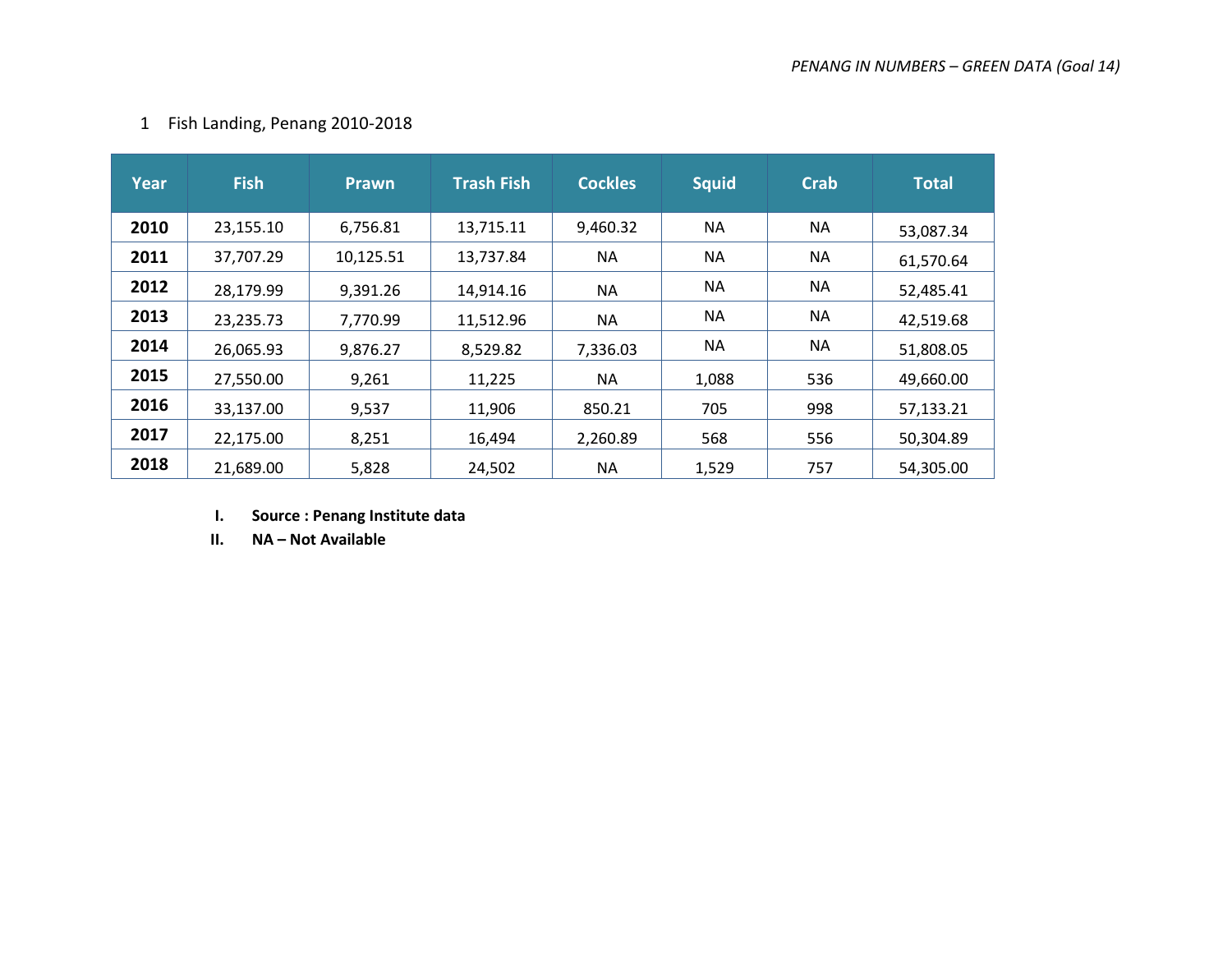| Year                                                         | 2010  | 2011  | 2012  | 2013  | 2014  | 2015  | 2016  | 2017  | 2018 | 2019  | 2020  |
|--------------------------------------------------------------|-------|-------|-------|-------|-------|-------|-------|-------|------|-------|-------|
| <b>Number</b><br><b>of</b><br>licensed<br>fishing<br>vessels | 3,358 | 2,887 | 2,870 | 3,089 | 3,662 | 2,707 | 2,905 | 2,900 | ΝA   | 2,422 | 2,344 |

2 Number of licensed fishing vessels, Penang 2010 – 2020

- **I. Source : Department of Statistic (e-statistik portal)**
- **II. NA – Not Available**
- 3 Number of fishermen working on licensed fishing vessels, Penang 2010 2020

| Year                                                                                | 2010  | 2011  | 2012  | 2013  | 2014  | 2015  | 2016  | 2017  | 2018  | 2019  | 2020  |
|-------------------------------------------------------------------------------------|-------|-------|-------|-------|-------|-------|-------|-------|-------|-------|-------|
| <b>Number</b><br>of<br>fishermen<br>working<br>on<br>licensed<br>fishing<br>vessels | 6,071 | 5,633 | 5,548 | 7,011 | 8,009 | 5,567 | 4,973 | 4,996 | 4,974 | 4,695 | 4,798 |

- **I. Source : Department of Statistic (e-statistik portal)**
- **II. NA – Not Available**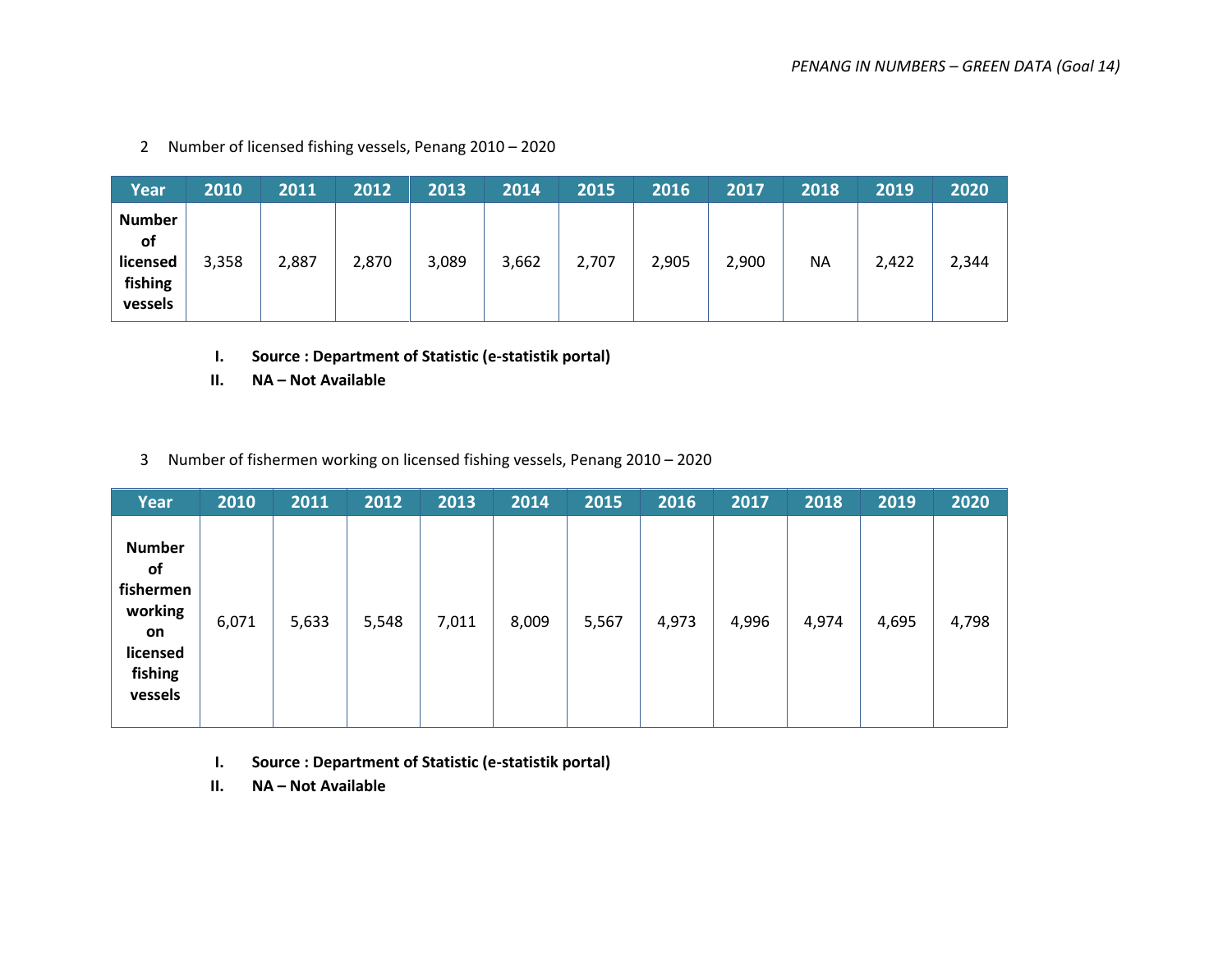4 Total Coastal Length. Penang 2017 -2018

| Year | <b>Coastal Length (km)</b> |
|------|----------------------------|
| 2017 | 215.6                      |
| 2018 | 215.6                      |

**I.** Compendium of Environment Statistic 2018,2019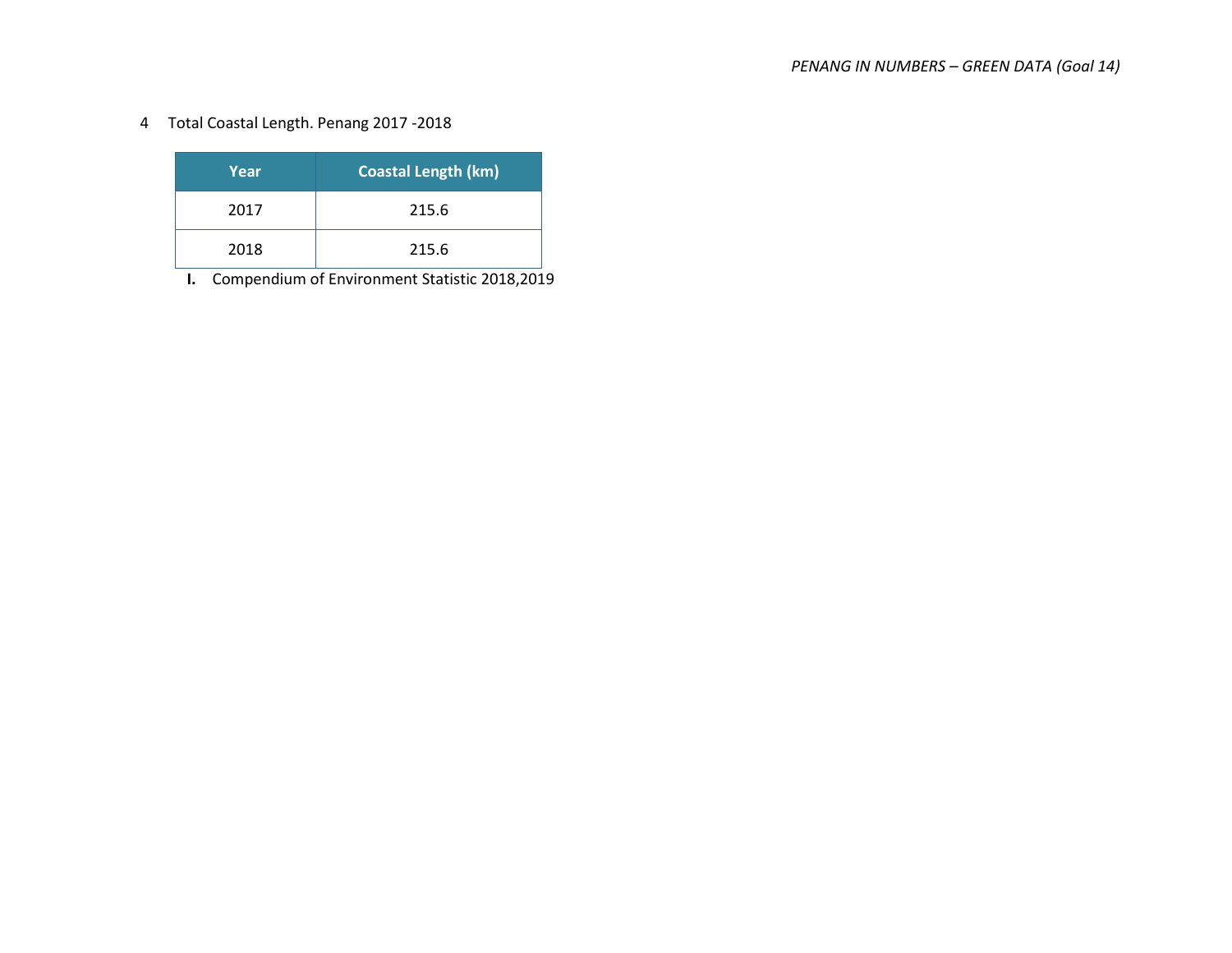Number of stations

| <b>State</b>       |                          |                          |                |                          |                          |                          |                          | <b>Category</b>          |                          |                          |                |                          |                         |                              |                              |                          |  |
|--------------------|--------------------------|--------------------------|----------------|--------------------------|--------------------------|--------------------------|--------------------------|--------------------------|--------------------------|--------------------------|----------------|--------------------------|-------------------------|------------------------------|------------------------------|--------------------------|--|
|                    |                          | 2015                     |                |                          | 2016                     |                          |                          |                          |                          |                          | 2017           |                          | 2018                    |                              |                              |                          |  |
|                    | E.                       | G                        | M              | P                        | E.                       | G                        | M                        | P.                       | E.                       | G                        | M              | P                        | E.                      | G                            | M                            | P.                       |  |
| <b>Total</b>       | 9                        | 54                       | 86             | $\overline{2}$           | 16                       | 31                       | 103                      | $\overline{\mathbf{2}}$  | 60                       | 56                       | 70             | $\overline{2}$           | 124                     | 37                           | 27                           | $\blacksquare$           |  |
| Johor              | $\mathbf{1}$             | 12                       | 12             | $\overline{\phantom{0}}$ | $\mathbf{1}$             | 19                       | $\overline{4}$           | $\mathbf{1}$             | 21                       | 3                        | 5              | $\overline{\phantom{a}}$ | 20                      | $\overline{\mathbf{3}}$      | 6                            | $\overline{\phantom{0}}$ |  |
| Kedah              | $\overline{\phantom{a}}$ | $\mathbf{1}$             | $\overline{7}$ | $\overline{\phantom{a}}$ | $\blacksquare$           | $\blacksquare$           | 8                        | $\overline{\phantom{a}}$ | 5                        | 3                        | $\mathbf{1}$   | $\blacksquare$           | 8                       | $\mathbf{1}$                 | $\overline{\phantom{0}}$     | $\overline{\phantom{0}}$ |  |
| Kelantan           | $\overline{\phantom{a}}$ | $\overline{\phantom{a}}$ | 5              | $\overline{a}$           | $\overline{\phantom{a}}$ | $\overline{\phantom{a}}$ | 5                        | $\overline{\phantom{a}}$ | $\mathbf{1}$             | 5                        | $\blacksquare$ | $\overline{\phantom{a}}$ | 6                       | $\blacksquare$               | $\blacksquare$               | $\blacksquare$           |  |
| Melaka             | $\sim$                   | $\mathbf{1}$             | 5              | $\overline{\phantom{0}}$ | $\overline{\phantom{a}}$ | $\overline{\phantom{a}}$ | 6                        | $\overline{\phantom{a}}$ | $\blacksquare$           | 4                        | 5              | $\overline{\phantom{a}}$ | $\overline{2}$          | 4                            | $\overline{\mathbf{3}}$      | $\overline{\phantom{0}}$ |  |
| Negeri<br>Sembilan | 4                        | 6                        | $\overline{2}$ | $\overline{\phantom{a}}$ | 12                       | $\overline{\phantom{0}}$ | $\overline{\phantom{0}}$ | $\overline{\phantom{a}}$ | $\overline{\phantom{0}}$ | 3                        | 11             | $\overline{\phantom{0}}$ | 6                       | 4                            | 4                            |                          |  |
| Pahang             | $\mathbf{1}$             | 9                        | 10             | $\overline{a}$           | $\overline{\phantom{a}}$ | 4                        | 16                       | $\overline{a}$           | 10                       | 5                        | $\overline{7}$ | $\overline{a}$           | 16                      | $\overline{\mathbf{4}}$      | $\overline{2}$               | $\overline{\phantom{0}}$ |  |
| Perak              | $\overline{\phantom{a}}$ | $\overline{\phantom{a}}$ | 5              | $\overline{a}$           | $\blacksquare$           | $\overline{\phantom{0}}$ | 5                        | $\overline{\phantom{a}}$ | $\overline{7}$           | $\mathbf 1$              | $\blacksquare$ | $\blacksquare$           | 8                       | $\overline{\phantom{a}}$     | $\blacksquare$               | $\blacksquare$           |  |
| Pulau<br>Pinang    | $\overline{\phantom{a}}$ | $\overline{\phantom{a}}$ | 12             | $\overline{2}$           | $\overline{\phantom{0}}$ | 3                        | 10                       | $\mathbf{1}$             | $\overline{\phantom{0}}$ | 3                        | 13             | $\mathbf{1}$             | 5                       | $\mathbf{2}$                 | 10                           | $\overline{\phantom{0}}$ |  |
| Sabah              | $\sim$                   | 15                       | 9              | $\overline{\phantom{a}}$ | $\overline{a}$           | $\overline{a}$           | 24                       | $\overline{\phantom{a}}$ | $\overline{\phantom{a}}$ | 5                        | 18             | $\mathbf{1}$             | 24                      | $\overline{\phantom{a}}$     | $\qquad \qquad \blacksquare$ | $\blacksquare$           |  |
| Sarawak            | 3                        | 8                        | 5              | $\overline{\phantom{0}}$ | $\overline{2}$           | 5                        | 9                        | $\overline{\phantom{a}}$ | $\mathbf{1}$             | 20                       | $\overline{2}$ | $\blacksquare$           | $\overline{\mathbf{z}}$ | 15                           | $\mathbf{1}$                 | $\blacksquare$           |  |
| <b>Selangor</b>    | $\overline{\phantom{a}}$ | $\overline{2}$           | $\overline{2}$ | $\overline{\phantom{a}}$ | $\mathbf{1}$             | $\blacksquare$           | 3                        | $\overline{\phantom{a}}$ | $\overline{2}$           | $\mathbf{1}$             | 3              | $\blacksquare$           | $\overline{2}$          | 3                            | 1                            | $\blacksquare$           |  |
| Terengganu         | $\overline{\phantom{a}}$ | $\overline{\phantom{a}}$ | $\overline{7}$ | $\overline{\phantom{a}}$ | $\blacksquare$           | $\overline{\phantom{a}}$ | 8                        | $\overline{\phantom{a}}$ | 13                       | 3                        | $\blacksquare$ | $\overline{\phantom{a}}$ | 15                      | $\blacksquare$               | $\blacksquare$               |                          |  |
| W.P.<br>Labuan     | $\overline{\phantom{0}}$ | $\overline{\phantom{a}}$ | 5              | $\blacksquare$           | $\overline{\phantom{0}}$ | $\overline{\phantom{a}}$ | 5                        | $\overline{\phantom{0}}$ | $\overline{\phantom{0}}$ | $\overline{\phantom{a}}$ | 5              | $\overline{\phantom{a}}$ | 5                       | $\qquad \qquad \blacksquare$ | $\overline{\phantom{0}}$     | $\blacksquare$           |  |

5 Status of marine water quality at coastal areas based on Marine Water Quality Index, Malaysia, 2015-2017

**I.** Source : Compendium of Environment Statistic 2019

**II.** No marine water quality stations in the coastal areas of Perlis, W.P. Kuala Lumpur and W.P. Putrajaya

**III.** Marine Water Quality Index Classification

**Category / Index Value** E/Excellent(90-100) G/Good (80 - <90) M/ Moderate (50 - <80) P/Poor (0 - <50)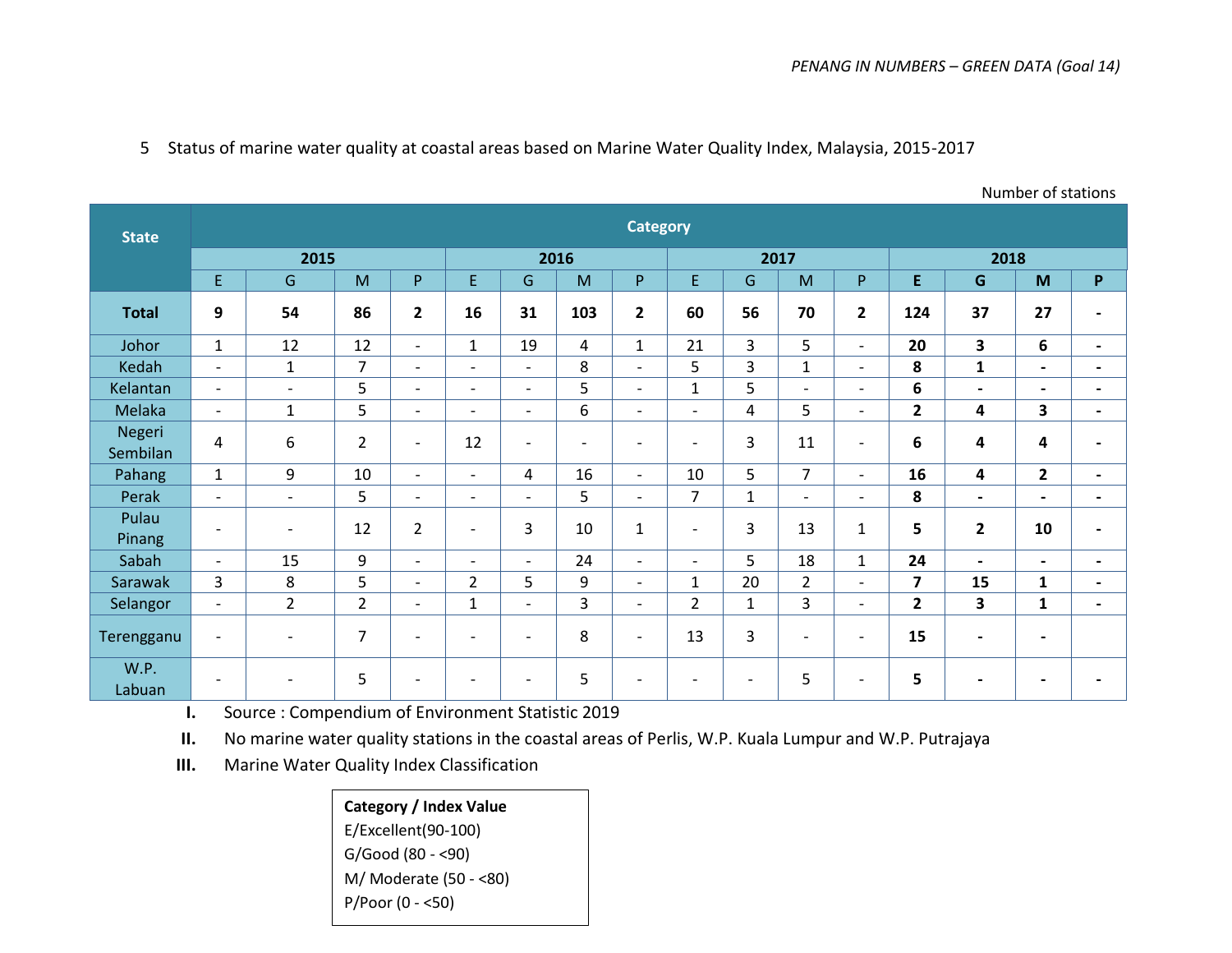Number of stations

| <b>State</b>        |                          |                          |                          |                          |                          |                          |                          | <b>Category</b>          |                          |                          |                |                          |                          |                          |                          |                          |
|---------------------|--------------------------|--------------------------|--------------------------|--------------------------|--------------------------|--------------------------|--------------------------|--------------------------|--------------------------|--------------------------|----------------|--------------------------|--------------------------|--------------------------|--------------------------|--------------------------|
|                     | 2015                     |                          |                          |                          |                          | 2016                     |                          |                          |                          | 2017                     |                |                          | 2018                     |                          |                          |                          |
|                     | E                        | G                        | M                        | P                        | E                        | G                        | M                        | P.                       | E.                       | G                        | M              | P.                       | E.                       | G                        | M                        | P                        |
| <b>Jumlah</b>       | 6                        | 12                       | 54                       | 4                        | 6                        | 12                       | 54                       | 4                        | 15                       | 23                       | 47             | 3                        | 18                       | 21                       | 41                       | 5                        |
| <b>Total</b>        |                          |                          |                          |                          |                          |                          |                          |                          |                          |                          |                |                          |                          |                          |                          |                          |
| Johor               | $\overline{\phantom{a}}$ | 5                        | 4                        | $\overline{\phantom{a}}$ | $\overline{\phantom{a}}$ | 5                        | 3                        | $\mathbf{1}$             | 3                        | $\overline{\phantom{a}}$ | 5              | $\mathbf{1}$             | $\mathbf{1}$             | $\mathbf{1}$             | 3                        | $\mathbf{1}$             |
| Kedah               | $\overline{\phantom{a}}$ | $\overline{\phantom{a}}$ | $\overline{2}$           | $\overline{\phantom{a}}$ | $\overline{\phantom{a}}$ | $\overline{\phantom{a}}$ | $\overline{2}$           | $\overline{\phantom{a}}$ | $\overline{\phantom{0}}$ | 1                        | 3              | $\overline{\phantom{a}}$ | $\overline{\phantom{a}}$ | $\overline{2}$           | $\overline{2}$           | $\overline{\phantom{a}}$ |
| Kelantan            | $\overline{\phantom{a}}$ | $\overline{\phantom{0}}$ | 5                        | $\overline{\phantom{0}}$ | $\overline{\phantom{a}}$ | $\overline{\phantom{a}}$ | 5                        | $\overline{\phantom{a}}$ | $\overline{\phantom{0}}$ | 3                        | 3              | $\overline{\phantom{0}}$ | $\sim$                   | $\mathbf{1}$             | 5                        | $\overline{\phantom{a}}$ |
| Melaka              | $\overline{\phantom{0}}$ | $\mathbf{1}$             | 4                        | $\overline{\phantom{0}}$ | $\overline{\phantom{a}}$ | $\overline{\phantom{a}}$ | 6                        | $\overline{\phantom{a}}$ | $\overline{\phantom{0}}$ | 4                        | 4              | $\overline{\phantom{0}}$ | $\overline{\phantom{a}}$ | 3                        | 5                        | $\overline{\phantom{a}}$ |
| Negeri Sembilan     | $\overline{\phantom{a}}$ | 1                        | $\mathbf{1}$             | $\overline{\phantom{0}}$ | $\overline{2}$           | $\overline{\phantom{a}}$ | $\overline{\phantom{a}}$ | $\overline{\phantom{0}}$ | $\overline{\phantom{a}}$ | $\overline{\phantom{a}}$ | $\overline{2}$ | $\overline{\phantom{a}}$ | $\overline{\phantom{a}}$ | $\overline{\phantom{a}}$ | $\overline{2}$           | $\overline{\phantom{a}}$ |
| Pahang              | $\overline{\phantom{a}}$ | $\overline{\phantom{0}}$ | $\overline{\phantom{a}}$ | $\overline{\phantom{0}}$ | $\overline{\phantom{a}}$ | $\overline{\phantom{a}}$ | $\overline{\phantom{a}}$ | $\overline{\phantom{a}}$ | $\overline{2}$           | $\mathbf{1}$             | $\overline{2}$ | $\overline{\phantom{a}}$ | $\overline{2}$           | $\overline{\phantom{a}}$ | 3                        | $\overline{\phantom{a}}$ |
| Perak               | $\overline{\phantom{0}}$ | $\overline{\phantom{0}}$ | 6                        | $\overline{\phantom{a}}$ | $\overline{\phantom{a}}$ | $\overline{\phantom{a}}$ | 6                        | $\overline{\phantom{a}}$ | $\overline{\phantom{0}}$ | $\overline{2}$           | 4              | $\overline{\phantom{a}}$ | $\mathbf{1}$             | $\overline{2}$           | 3                        | $\overline{\phantom{a}}$ |
| <b>Perlis</b>       | $\overline{\phantom{a}}$ | $\overline{\phantom{0}}$ | $\overline{2}$           | $\overline{\phantom{a}}$ | $\overline{\phantom{a}}$ | $\overline{\phantom{a}}$ | $\overline{2}$           | $\overline{\phantom{a}}$ | $\overline{\phantom{a}}$ | $\overline{\phantom{0}}$ | $\overline{2}$ | $\overline{\phantom{a}}$ | $\overline{\phantom{a}}$ | $\overline{\phantom{a}}$ | $\overline{2}$           | $\overline{\phantom{a}}$ |
| <b>Pulau Pinang</b> | $\overline{\phantom{a}}$ | $\overline{\phantom{a}}$ | 4                        | 3                        | $\overline{\phantom{a}}$ | $\overline{\phantom{a}}$ | 5                        | $\overline{2}$           | $\overline{\phantom{0}}$ | $\overline{\phantom{a}}$ | 5              | $\overline{2}$           | $\overline{\phantom{a}}$ | $\overline{\phantom{a}}$ | 5                        | $\overline{2}$           |
| Sabah               | $\overline{\phantom{a}}$ | $\mathbf{1}$             | $\mathbf{1}$             | $\overline{\phantom{a}}$ | $\overline{\phantom{a}}$ | $\overline{\phantom{a}}$ | $\mathbf{1}$             | $\mathbf{1}$             | $\overline{\phantom{0}}$ | 1                        | $\mathbf{1}$   | $\overline{\phantom{a}}$ | $\overline{2}$           | $\overline{\phantom{a}}$ | $\overline{\phantom{a}}$ | $\overline{\phantom{a}}$ |
| Sarawak             | 4                        | 3                        | 6                        | $\overline{\phantom{a}}$ | 3                        | 4                        | 6                        | $\overline{\phantom{a}}$ | $\overline{\phantom{0}}$ | 7                        | $\overline{7}$ | $\overline{\phantom{a}}$ | $\overline{2}$           | 8                        | 4                        | $\overline{\phantom{a}}$ |
| Selangor            | $\overline{2}$           | 1                        | 7                        | $\overline{\phantom{a}}$ | 1                        | 3                        | 6                        | $\overline{\phantom{a}}$ | 3                        | $\overline{2}$           | 5              | $\overline{\phantom{a}}$ | $\mathbf{1}$             | 3                        | 4                        | $\overline{2}$           |
| Terengganu          | $\overline{\phantom{a}}$ | $\overline{\phantom{0}}$ | 12                       | 1                        | $\overline{\phantom{a}}$ | $\overline{\phantom{a}}$ | 12                       | $\overline{\phantom{a}}$ | 7                        | $\overline{2}$           | 4              | $\overline{\phantom{a}}$ | 9                        | $\mathbf{1}$             | 3                        | $\overline{\phantom{a}}$ |

**I.** Source : Compendium of Environment Statistic 2019

**II.** No marine water quality stations in the coastal areas of Perlis, W.P. Kuala Lumpur and W.P. Putrajaya

**III.** Marine Water Quality Index Classification

**Category / Index Value** E/Excellent(90-100) G/Good (80 - <90) M/ Moderate (50 - <80) P/Poor (0 - <50)